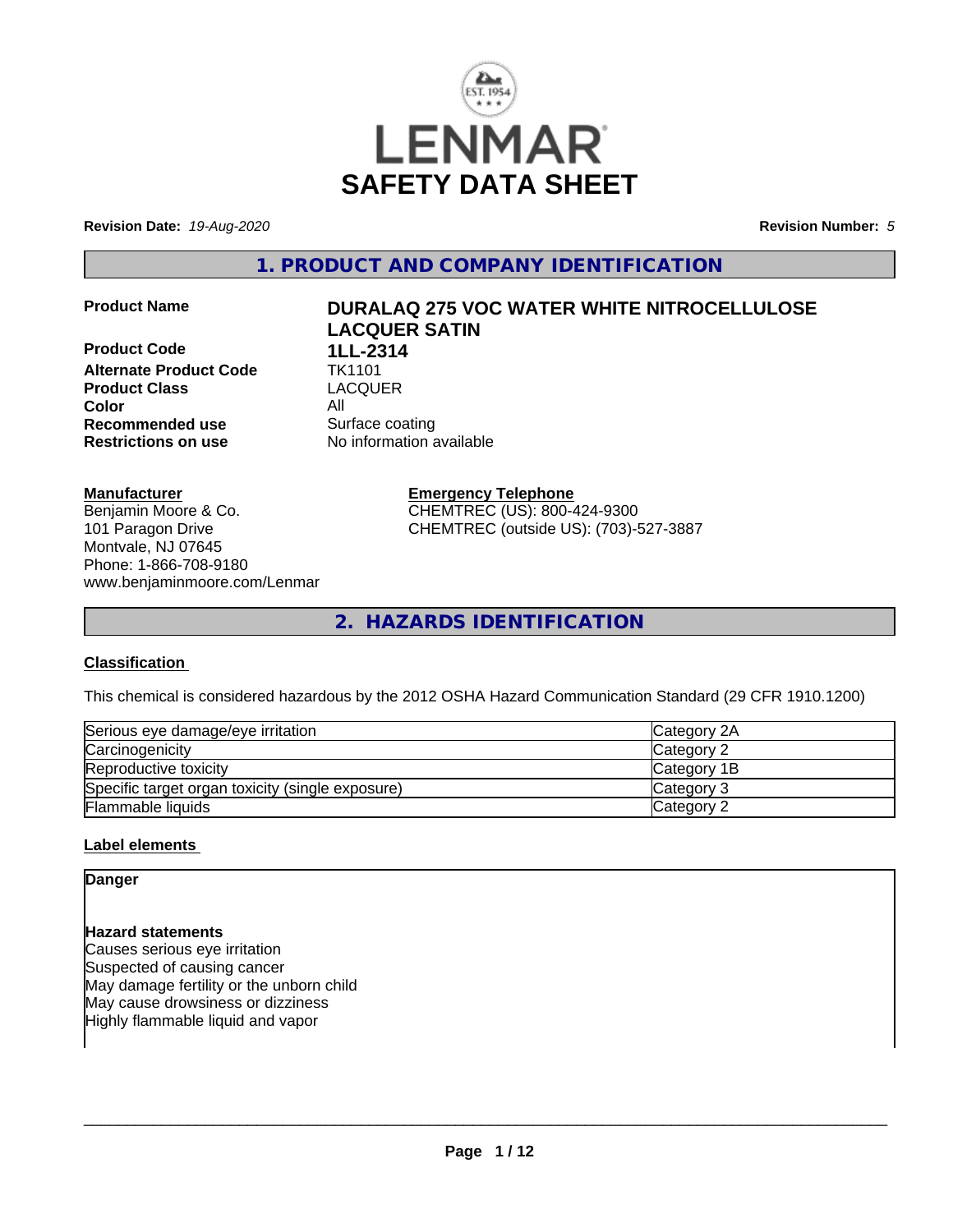## 1LL-2314 - **DURALAQ 275 VOC WATER WHITE NITROCELLULOSE LACQUER SATIN**



**Appearance** liquid

**Odor** solvent

## **Precautionary Statements - Prevention**

Obtain special instructions before use Do not handle until all safety precautions have been read and understood Use personal protective equipment as required Wash face, hands and any exposed skin thoroughly after handling Wear eye/face protection Avoid breathing dust/fume/gas/mist/vapors/spray Use only outdoors or in a well-ventilated area Keep away from heat, hot surfaces, sparks, open flames and other ignition sources. No smoking Keep container tightly closed Ground/bond container and receiving equipment Use explosion-proof electrical/ventilating/lighting/equipment Use only non-sparking tools Take precautionary measures against static discharge Keep cool

## **Precautionary Statements - Response**

IF exposed or concerned: Get medical advice/attention **Eyes**

IF IN EYES: Rinse cautiously with water for several minutes. Remove contact lenses, if present and easy to do. Continue rinsing

If eye irritation persists: Get medical advice/attention

## **Skin**

IF ON SKIN (or hair): Remove/Take off immediately all contaminated clothing. Rinse skin with water/shower **Inhalation**

IF INHALED: Remove victim to fresh air and keep at rest in a position comfortable for breathing

## **Fire**

In case of fire: Use CO2, dry chemical, or foam for extinction

## **Precautionary Statements - Storage**

Store locked up Store in a well-ventilated place. Keep container tightly closed

## **Precautionary Statements - Disposal**

Dispose of contents/container to an approved waste disposal plant

## **Hazards not otherwise classified (HNOC)**

Rags, steel wool or waste soaked with this product may spontaneously catch fire if improperly discarded

## **Other information**

No information available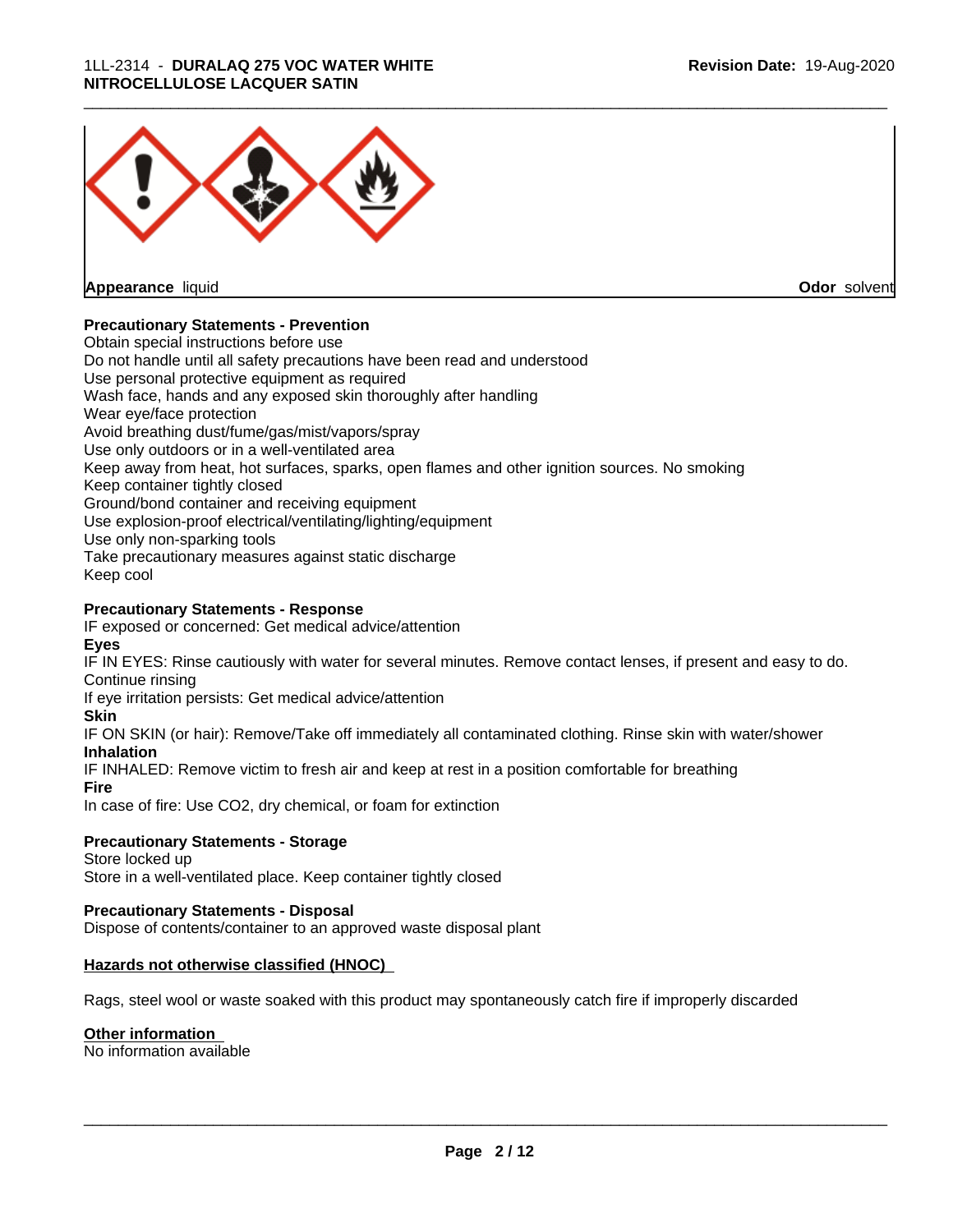# **3. COMPOSITION INFORMATION ON COMPONENTS**

\_\_\_\_\_\_\_\_\_\_\_\_\_\_\_\_\_\_\_\_\_\_\_\_\_\_\_\_\_\_\_\_\_\_\_\_\_\_\_\_\_\_\_\_\_\_\_\_\_\_\_\_\_\_\_\_\_\_\_\_\_\_\_\_\_\_\_\_\_\_\_\_\_\_\_\_\_\_\_\_\_\_\_\_\_\_\_\_\_\_\_\_\_

| <b>Chemical name</b>     | <b>CAS No.</b> | Weight-%    |
|--------------------------|----------------|-------------|
| Acetone                  | 67-64-1        | $55 - 60$   |
| cellulose, nitrate       | 9004-70-0      | $5 - 10$    |
| 4-Chlorobenzotrifluoride | 98-56-6        | $5 - 10$    |
| Butyl benzyl phthalate   | 85-68-7        | $1 - 5$     |
| Soybean oil, epoxidized  | 8013-07-8      | 1 - 5       |
| Isopropyl alcohol        | 67-63-0        | $-5$        |
| 2-Heptanone              | 110-43-0       | - 5         |
| 2,6-Dimethyl-4-Heptanone | 108-83-8       | 1 - 5       |
| 2-Butoxyethanol          | 111-76-2       | $0.5 - 1$   |
| Toluene                  | 108-88-3       | $0.1 - 0.5$ |
| Ethyl benzene            | $100 - 41 - 4$ | $0.1 - 0.5$ |

# **4. FIRST AID MEASURES**

## **Description of first aid measures**

| <b>General Advice</b>                            | If symptoms persist, call a physician. Show this safety data sheet to the doctor in<br>attendance.                                                                                                                      |
|--------------------------------------------------|-------------------------------------------------------------------------------------------------------------------------------------------------------------------------------------------------------------------------|
| <b>Eye Contact</b>                               | Immediately flush with plenty of water. After initial flushing, remove any contact<br>lenses and continue flushing for at least 15 minutes. Keep eye wide open while<br>rinsing. If symptoms persist, call a physician. |
| <b>Skin Contact</b>                              | Wash off immediately with soap and plenty of water removing all contaminated<br>clothes and shoes. If skin irritation persists, call a physician.                                                                       |
| <b>Inhalation</b>                                | Move to fresh air. If symptoms persist, call a physician.<br>If not breathing, give artificial respiration. Call a physician immediately.                                                                               |
| Ingestion                                        | Clean mouth with water and afterwards drink plenty of water. Do not induce<br>vomiting without medical advice. Never give anything by mouth to an unconscious<br>person. Consult a physician.                           |
| <b>Protection Of First-Aiders</b>                | Use personal protective equipment.                                                                                                                                                                                      |
| <b>Most Important</b><br><b>Symptoms/Effects</b> | No information available.                                                                                                                                                                                               |
| <b>Notes To Physician</b>                        | Treat symptomatically.                                                                                                                                                                                                  |

**5. FIRE-FIGHTING MEASURES**

| <b>Flammable Properties</b>         | Vapors may travel considerable distance to a source of<br>ignition and flash back. Vapors may cause flash fire.                          |  |
|-------------------------------------|------------------------------------------------------------------------------------------------------------------------------------------|--|
| <b>Suitable Extinguishing Media</b> | Foam, dry powder or water. Use extinguishing measures<br>that are appropriate to local circumstances and the<br>surrounding environment. |  |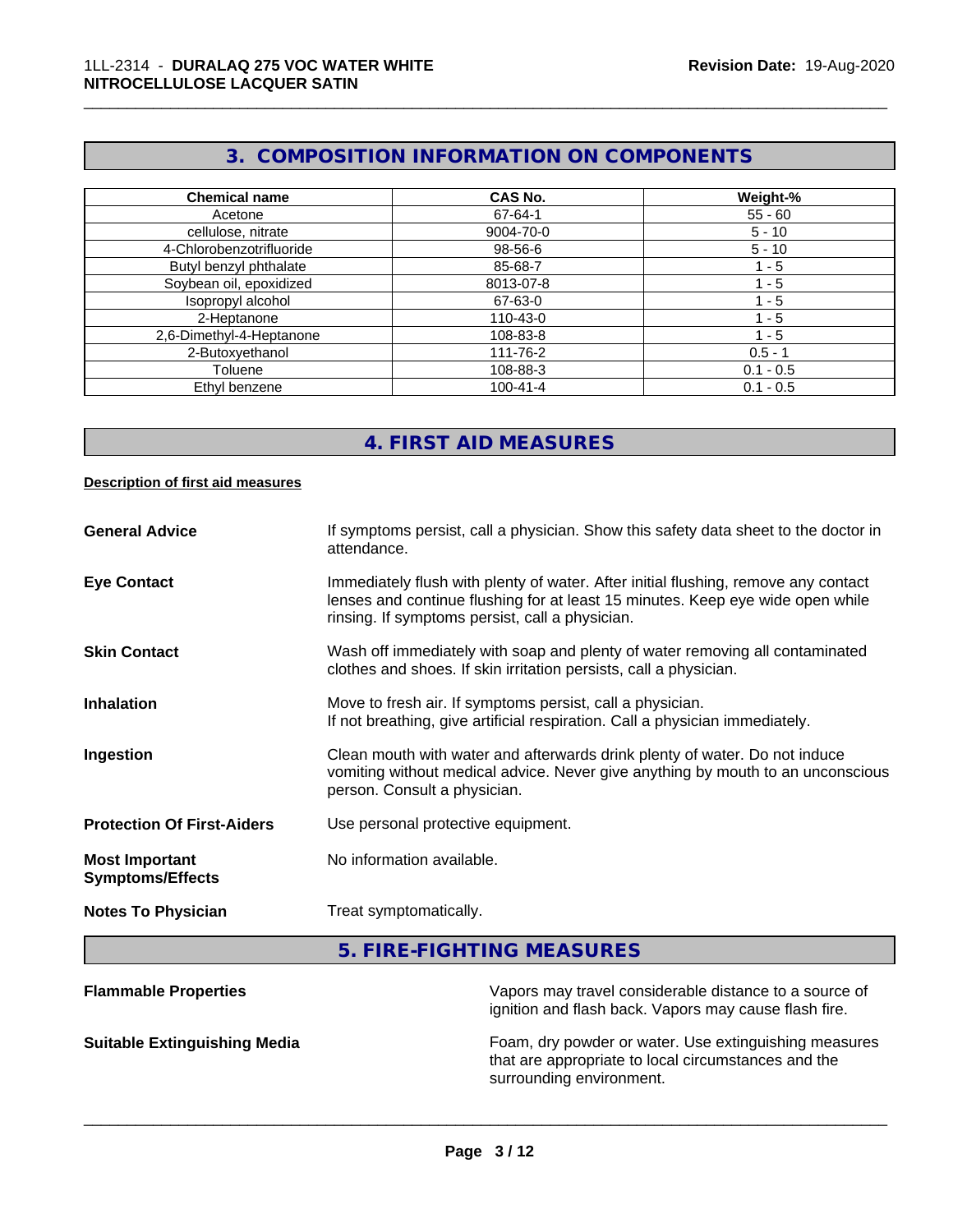| Protective equipment and precautions for firefighters As in any fire, wear self-contained breathing apparatus |                 | pressure-demand, MSHA/NIOSH (approved or equivalent)<br>and full protective gear.                                                                                                                                                                                                              |                                |
|---------------------------------------------------------------------------------------------------------------|-----------------|------------------------------------------------------------------------------------------------------------------------------------------------------------------------------------------------------------------------------------------------------------------------------------------------|--------------------------------|
| <b>Hazardous combustion products</b>                                                                          |                 | Burning may result in carbon dioxide, carbon monoxide<br>and other combustion products of varying composition<br>which may be toxic and/or irritating.                                                                                                                                         |                                |
| <b>Specific Hazards Arising From The Chemical</b>                                                             |                 | Flammable. Flash back possible over considerable<br>distance. Keep product and empty container away from<br>heat and sources of ignition. Closed containers may<br>rupture if exposed to fire or extreme heat. Thermal<br>decomposition can lead to release of irritating gases and<br>vapors. |                                |
| <b>Sensitivity to mechanical impact</b>                                                                       |                 | No                                                                                                                                                                                                                                                                                             |                                |
| Sensitivity to static discharge                                                                               |                 | Yes                                                                                                                                                                                                                                                                                            |                                |
| <b>Flash Point Data</b><br>Flash point (°F)<br>Flash Point (°C)<br><b>Method</b>                              |                 | $-17$<br><b>PMCC</b>                                                                                                                                                                                                                                                                           |                                |
| <b>Flammability Limits In Air</b>                                                                             |                 |                                                                                                                                                                                                                                                                                                |                                |
| Lower flammability limit:<br><b>Upper flammability limit:</b>                                                 |                 | Not available<br>Not available                                                                                                                                                                                                                                                                 |                                |
| Health: 2<br><b>NFPA</b>                                                                                      | Flammability: 3 | Instability: 0                                                                                                                                                                                                                                                                                 | <b>Special: Not Applicable</b> |
| <b>NFPA Legend</b><br>0 - Not Hazardous<br>1 - Slightly<br>$0$ Moderate                                       |                 |                                                                                                                                                                                                                                                                                                |                                |

2 - Moderate

3 - High

4 - Severe

*The ratings assigned are only suggested ratings, the contractor/employer has ultimate responsibilities for NFPA ratings where this system is used.*

*Additional information regarding the NFPA rating system is available from the National Fire Protection Agency (NFPA) at www.nfpa.org.*

# **6. ACCIDENTAL RELEASE MEASURES**

| <b>Personal Precautions</b> | Remove all sources of ignition. Take precautions to prevent flashback. Ground<br>and bond all containers and handling equipment. Take precautionary measures<br>against static discharges. Ensure adequate ventilation. Avoid contact with skin,<br>eyes and clothing. Use personal protective equipment.  |
|-----------------------------|------------------------------------------------------------------------------------------------------------------------------------------------------------------------------------------------------------------------------------------------------------------------------------------------------------|
| <b>Other Information</b>    | Prevent further leakage or spillage if safe to do so. Do not allow material to<br>contaminate ground water system. Prevent product from entering drains. Do not<br>flush into surface water or sanitary sewer system. Local authorities should be<br>advised if significant spillages cannot be contained. |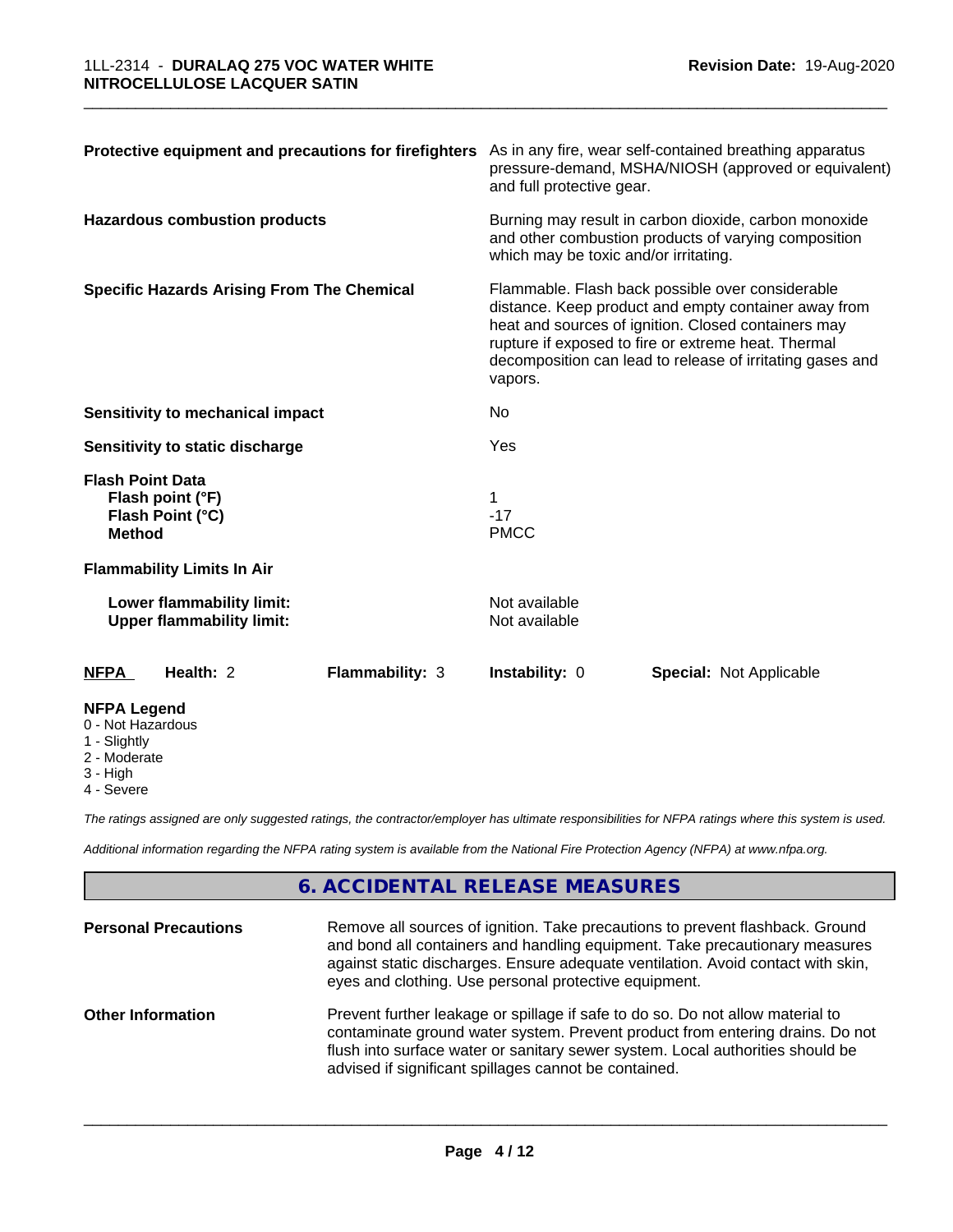| See Section 12 for additional Ecological Information.<br><b>Environmental precautions</b> |                                                                                                                                                                                                                                                                                                                                                                                                                                                |  |  |
|-------------------------------------------------------------------------------------------|------------------------------------------------------------------------------------------------------------------------------------------------------------------------------------------------------------------------------------------------------------------------------------------------------------------------------------------------------------------------------------------------------------------------------------------------|--|--|
| <b>Methods for Cleaning Up</b>                                                            | Dam up. Soak up with inert absorbent material. Use a non-sparking or explosion<br>proof means to transfer material to a sealed, appropriate container for disposal.<br>Clean contaminated surface thoroughly.                                                                                                                                                                                                                                  |  |  |
|                                                                                           | 7. HANDLING AND STORAGE                                                                                                                                                                                                                                                                                                                                                                                                                        |  |  |
| <b>Handling</b>                                                                           | Avoid contact with skin, eyes and clothing. Wear personal protective equipment.<br>Do not breathe vapors or spray mist. Use only in ventilated areas. Prevent vapor<br>build-up by providing adequate ventilation during and after use.                                                                                                                                                                                                        |  |  |
|                                                                                           | Take precautionary measures against static discharges. To avoid ignition of<br>vapors by static electricity discharge, all metal parts of the equipment must be<br>grounded. Keep away from heat, sparks and flame. Do not smoke. Extinguish all<br>flames and pilot lights, and turn off stoves, heaters, electric motors and other<br>sources of ignition during use and until all vapors are gone. Ignition and/or flash<br>back may occur. |  |  |
| <b>Storage</b>                                                                            | Keep containers tightly closed in a dry, cool and well-ventilated place. Keep away<br>from heat. Keep away from open flames, hot surfaces and sources of ignition.<br>Keep in properly labeled containers. Keep out of the reach of children.                                                                                                                                                                                                  |  |  |
|                                                                                           | <b>DANGER</b> - Rags, steel wool or waste soaked with this product may<br>spontaneously catch fire if improperly discarded. Immediately after use, place<br>rags, steel wool or waste in a sealed water-filled metal container.                                                                                                                                                                                                                |  |  |
| <b>Incompatible Materials</b>                                                             | Incompatible with strong acids and bases and strong oxidizing agents.                                                                                                                                                                                                                                                                                                                                                                          |  |  |
|                                                                                           | Technical measures/Precautions Ensure adequate ventilation. Use only where airflow will keep vapors from building<br>up in or near the work area in adjoining rooms. Comply with all national, state, and<br>local codes pertaining to the storage, handling, dispensing and disposal of<br>flammable liquids.                                                                                                                                 |  |  |
|                                                                                           | Dissipate static electricity during transfer by grounding and bonding containers<br>and equipment before transferring material. All equipment should be non-sparking<br>and explosion proof. Use explosion proof electrical equipment for ventilation,<br>lighting and material handling.                                                                                                                                                      |  |  |

**8. EXPOSURE CONTROLS/PERSONAL PROTECTION**

# **Exposure Limits**

| <b>Chemical name</b>     | <b>ACGIH TLV</b>               | <b>OSHA PEL</b>              |
|--------------------------|--------------------------------|------------------------------|
| Acetone                  | STEL: 500 ppm                  | 1000 ppm - TWA               |
|                          | TWA: 250 ppm                   | 2400 mg/m <sup>3</sup> - TWA |
| 4-Chlorobenzotrifluoride | TWA: 2.5 mg/m <sup>3</sup> $F$ | $2.5 \text{ mg/m}^3$ - TWA   |
| Isopropyl alcohol        | STEL: 400 ppm                  | $400$ ppm - TWA              |
|                          | TWA: 200 ppm                   | 980 mg/m $3$ - TWA           |
| 2-Heptanone              | TWA: 50 ppm                    | 100 ppm - TWA                |
|                          |                                | 465 mg/m <sup>3</sup> - TWA  |
| 2,6-Dimethyl-4-Heptanone | $TWA: 25$ ppm                  | 50 ppm - TWA                 |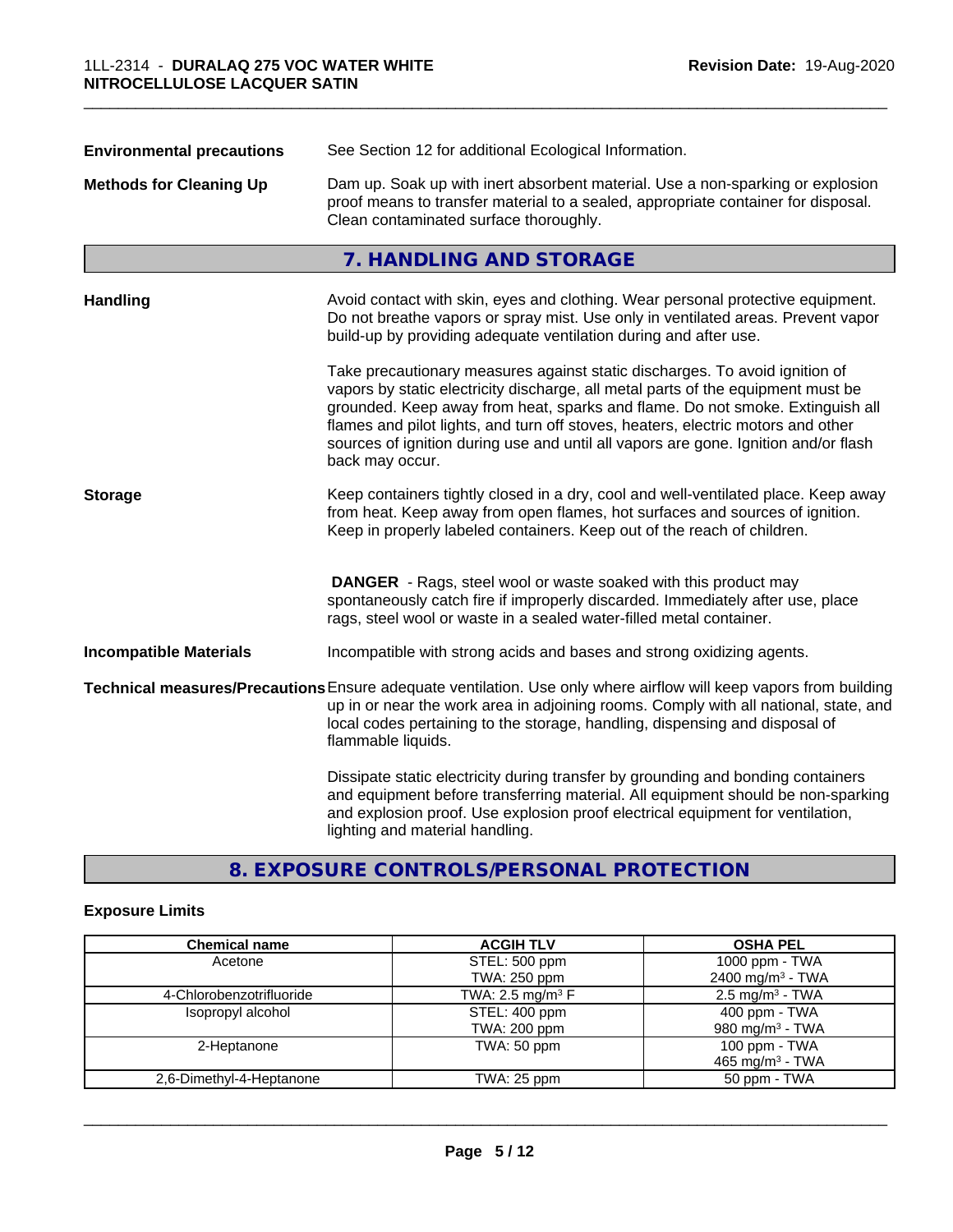|                 |             | 290 mg/m $3$ - TWA                |
|-----------------|-------------|-----------------------------------|
| 2-Butoxyethanol | TWA: 20 ppm | 50 ppm - TWA                      |
|                 |             | 240 mg/m <sup>3</sup> - TWA       |
|                 |             | prevent or reduce skin absorption |
| Toluene         | TWA: 20 ppm | 200 ppm - TWA                     |
|                 |             | 300 ppm - Ceiling                 |
| Ethyl benzene   | TWA: 20 ppm | 100 ppm - TWA                     |
|                 |             | 435 mg/m <sup>3</sup> - TWA       |

#### **Legend**

ACGIH - American Conference of Governmental Industrial Hygienists Exposure Limits OSHA - Occupational Safety & Health Administration Exposure Limits N/E - Not Established

#### **Appropriate engineering controls**

| <b>Engineering Measures</b>          | Ensure adequate ventilation, especially in confined areas.                      |
|--------------------------------------|---------------------------------------------------------------------------------|
| <b>Personal Protective Equipment</b> |                                                                                 |
| <b>Eye/Face Protection</b>           | Safety glasses with side-shields. If splashes are likely to occur, wear Tightly |

|                               | fitting safety goggles.                                                          |
|-------------------------------|----------------------------------------------------------------------------------|
| <b>Skin Protection</b>        | Long sleeved clothing. Protective gloves.                                        |
| <b>Respiratory Protection</b> | Use only with adequate ventilation. In operations where exposure limits are      |
|                               | exceeded, use a NIOSH approved respirator that has been selected by a            |
|                               | technically qualified person for the specific work conditions. When spraying the |
|                               | product or applying in confined areas, wear a NIOSH approved respirator          |
|                               | specified for paint spray or organic vapors.                                     |
|                               |                                                                                  |

```
Hygiene Measures Avoid contact with skin, eyes and clothing. Remove and wash contaminated
                  clothing before re-use. Wash thoroughly after handling.
```
## **9. PHYSICAL AND CHEMICAL PROPERTIES**

| Appearance                 | liquid                   |
|----------------------------|--------------------------|
| Odor                       | solvent                  |
| <b>Odor Threshold</b>      | No information available |
| Density (Ibs/gal)          | 7.65 - 7.75              |
| <b>Specific Gravity</b>    | $0.91 - 0.93$            |
| рH                         | No information available |
| <b>Viscosity (cps)</b>     | No information available |
| Solubility(ies)            | No information available |
| <b>Water solubility</b>    | No information available |
| <b>Evaporation Rate</b>    | No information available |
| Vapor pressure             | No information available |
| Vapor density              | No information available |
| Wt. % Solids               | $20 - 30$                |
| Vol. % Solids              | 15 - 25                  |
| Wt. % Volatiles            | 70 - 80                  |
| Vol. % Volatiles           | $75 - 85$                |
| VOC Regulatory Limit (g/L) | < 275                    |
| <b>Boiling Point (°F)</b>  | 136                      |
| <b>Boiling Point (°C)</b>  | 58                       |
| Freezing point (°F)        | No information available |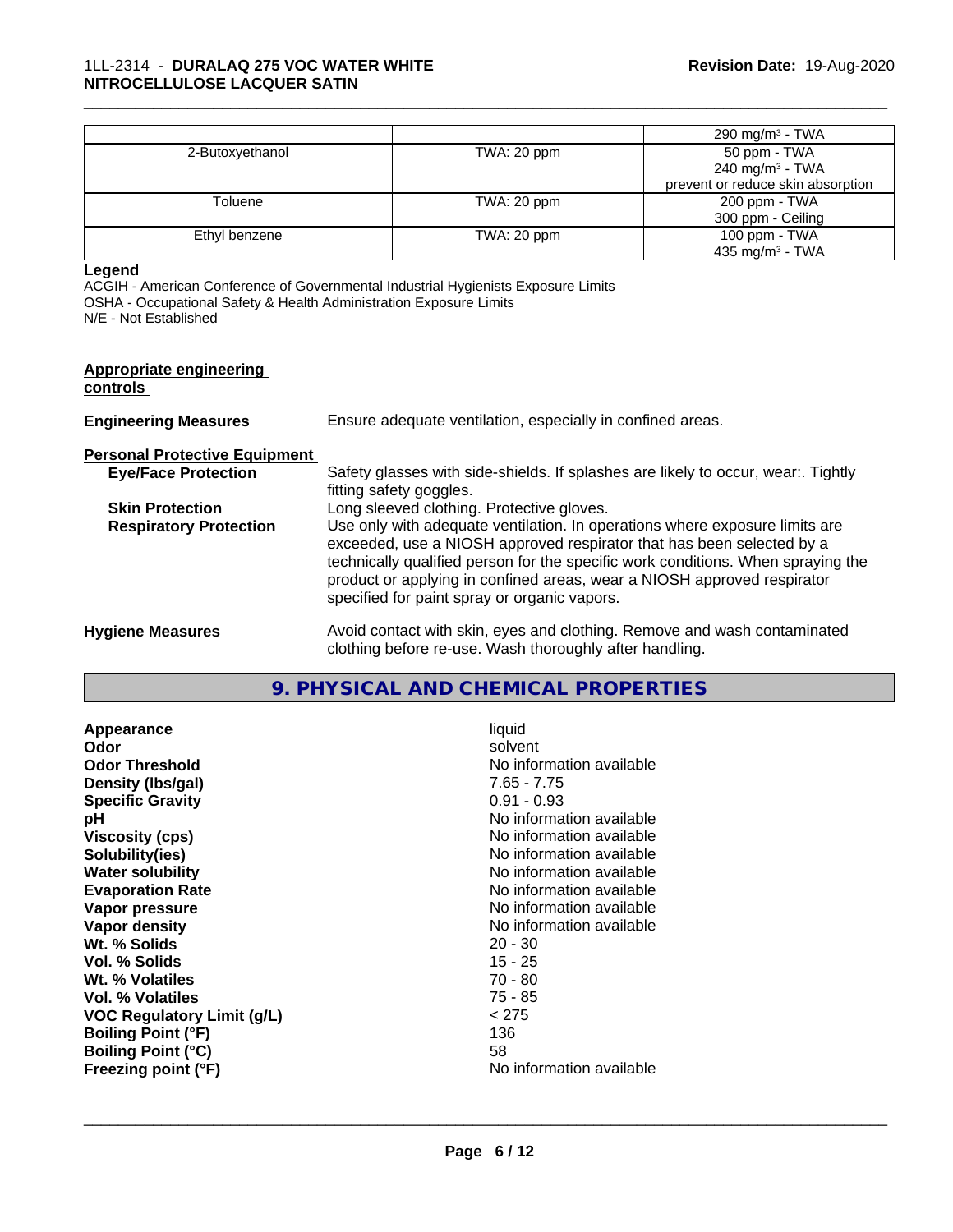## 1LL-2314 - **DURALAQ 275 VOC WATER WHITE NITROCELLULOSE LACQUER SATIN**

| <b>Freezing Point (°C)</b>           | No information available |
|--------------------------------------|--------------------------|
| Flash point (°F)                     |                          |
| Flash Point (°C)                     | $-17$                    |
| Method                               | <b>PMCC</b>              |
| Flammability (solid, gas)            | Not applicable           |
| <b>Upper flammability limit:</b>     | No information available |
| Lower flammability limit:            | No information available |
| <b>Autoignition Temperature (°F)</b> | No information available |
| <b>Autoignition Temperature (°C)</b> | No information available |
| Decomposition Temperature (°F)       | No information available |
| Decomposition Temperature (°C)       | No information available |
| <b>Partition coefficient</b>         | No information available |

# **Freezing Point (°C)** No information available **Flammability (solid, gas)** Not applicable **No information available Lower flammability limit:** No information available **Autoignition Temperature (°F)** No information available **Autoignition Temperature (°C)** No information available **No information available No information available No information available**

\_\_\_\_\_\_\_\_\_\_\_\_\_\_\_\_\_\_\_\_\_\_\_\_\_\_\_\_\_\_\_\_\_\_\_\_\_\_\_\_\_\_\_\_\_\_\_\_\_\_\_\_\_\_\_\_\_\_\_\_\_\_\_\_\_\_\_\_\_\_\_\_\_\_\_\_\_\_\_\_\_\_\_\_\_\_\_\_\_\_\_\_\_

# **10. STABILITY AND REACTIVITY**

| <b>Reactivity</b>                         | No data available                                                                                                         |
|-------------------------------------------|---------------------------------------------------------------------------------------------------------------------------|
| <b>Chemical Stability</b>                 | Stable under normal conditions. Hazardous polymerisation<br>does not occur.                                               |
| <b>Conditions to avoid</b>                | Keep away from open flames, hot surfaces, static<br>electricity and sources of ignition. Sparks. Elevated<br>temperature. |
| <b>Incompatible Materials</b>             | Incompatible with strong acids and bases and strong<br>oxidizing agents.                                                  |
| <b>Hazardous Decomposition Products</b>   | Thermal decomposition can lead to release of irritating<br>gases and vapors.                                              |
| <b>Possibility of hazardous reactions</b> | None under normal conditions of use.                                                                                      |

**11. TOXICOLOGICAL INFORMATION**

**Product Information**

**Information on likely routes of exposure**

**Principal Routes of Exposure** Eye contact, skin contact and inhalation.

**Acute Toxicity** 

**Product Information** Repeated or prolonged exposure to organic solvents may lead to permanent brain and nervous system damage. Intentional misuse by deliberately concentrating and inhaling vapors may be harmful or fatal.

**Symptoms related to the physical, chemical and toxicological characteristics** 

| <b>Symptoms</b> | No information available |  |
|-----------------|--------------------------|--|
|-----------------|--------------------------|--|

## **Delayed and immediate effects as well as chronic effects from short and long-term exposure**

**Eye contact Exercise 2018** Contact with eyes may cause irritation.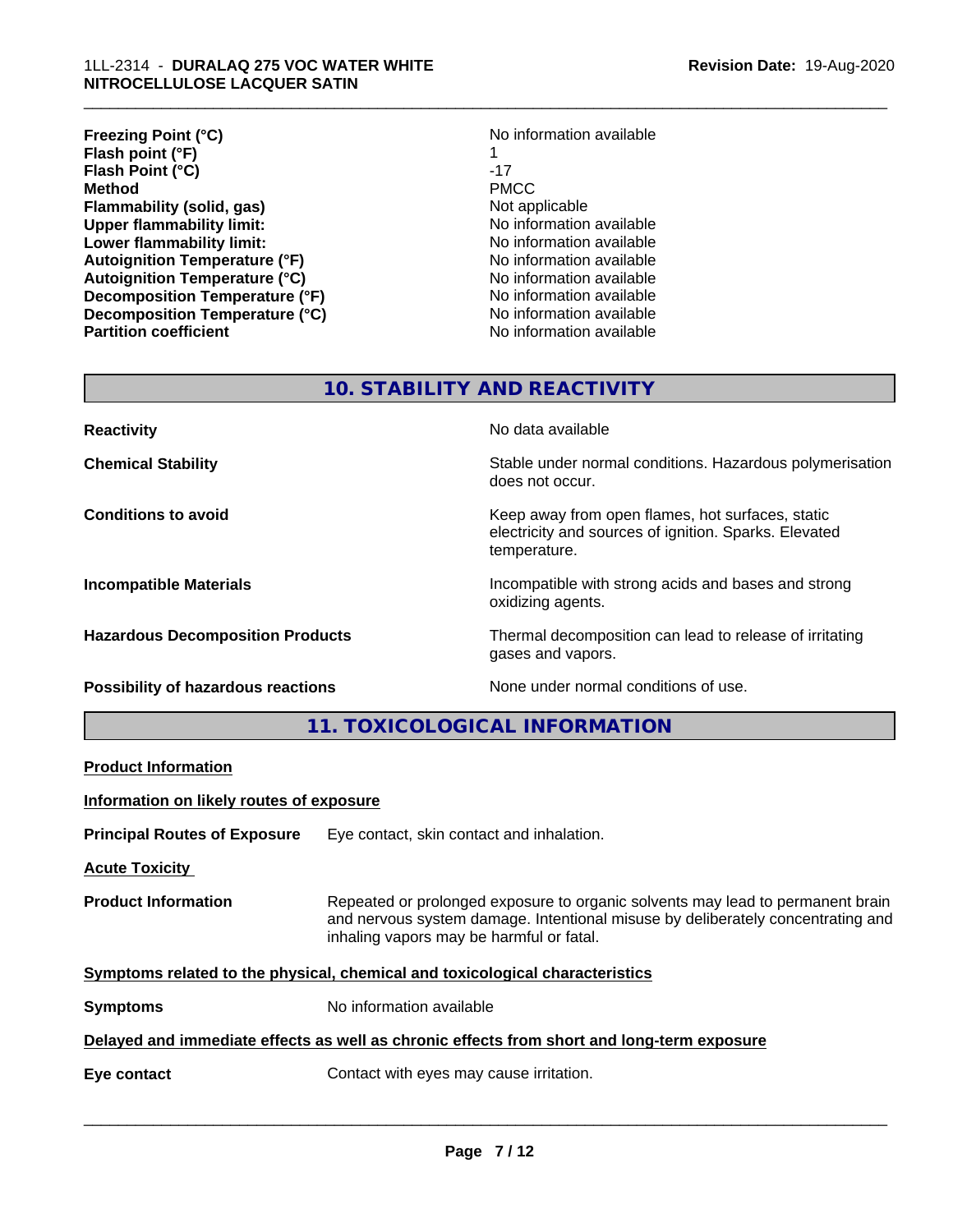| <b>Skin contact</b>             | May cause skin irritation and/or dermatitis. Prolonged skin contact may defat the<br>skin and produce dermatitis.                                                                                                                                             |
|---------------------------------|---------------------------------------------------------------------------------------------------------------------------------------------------------------------------------------------------------------------------------------------------------------|
| Ingestion                       | Harmful if swallowed. Ingestion may cause irritation to mucous membranes. Small<br>amounts of this product aspirated into the respiratory system during ingestion or<br>vomiting may cause mild to severe pulmonary injury, possibly progressing to<br>death. |
| <b>Inhalation</b>               | Harmful by inhalation. High vapor / aerosol concentrations are irritating to the<br>eyes, nose, throat and lungs and may cause headaches, dizziness, drowsiness,<br>unconsciousness, and other central nervous system effects.                                |
| <b>Sensitization</b>            | No information available                                                                                                                                                                                                                                      |
| <b>Neurological Effects</b>     | No information available.                                                                                                                                                                                                                                     |
| <b>Mutagenic Effects</b>        | No information available.                                                                                                                                                                                                                                     |
| <b>Reproductive Effects</b>     | May damage fertility or the unborn child.                                                                                                                                                                                                                     |
| <b>Developmental Effects</b>    | No information available.                                                                                                                                                                                                                                     |
| <b>Target organ effects</b>     | No information available.                                                                                                                                                                                                                                     |
| <b>STOT - repeated exposure</b> | Causes damage to organs through prolonged or repeated exposure if inhaled,<br>May cause disorder and damage to the, liver, kidney, spleen, blood.                                                                                                             |
| <b>STOT - single exposure</b>   | May cause disorder and damage to the, Respiratory system, Central nervous<br>system.                                                                                                                                                                          |
| Other adverse effects           | No information available.                                                                                                                                                                                                                                     |
| <b>Aspiration Hazard</b>        | May be harmful if swallowed and enters airways. Small amounts of this product<br>aspirated into the respiratory system during ingestion or vomiting may cause mild<br>to severe pulmonary injury, possibly progressing to death.                              |

## **Numerical measures of toxicity**

**The following values are calculated based on chapter 3.1 of the GHS document**

| ATEmix (oral)                        | 6575 mg/kg |
|--------------------------------------|------------|
| <b>ATEmix (dermal)</b>               | 4156 mg/kg |
| <b>ATEmix (inhalation-dust/mist)</b> | 58.6 mg/L  |
| ATEmix (inhalation-vapor)            | 570.4 ma/L |

## **Component Information**

| Chemical name                             | Oral LD50            | Dermal LD50                                       | Inhalation LC50                       |
|-------------------------------------------|----------------------|---------------------------------------------------|---------------------------------------|
| Acetone<br>67-64-1                        | $=$ 5800 mg/kg (Rat) | $> 15700$ mg/kg (Rabbit)                          | $= 50100$ mg/m <sup>3</sup> (Rat) 8 h |
| cellulose, nitrate<br>9004-70-0           | 5 g/kg (Rat)         |                                                   |                                       |
| 4-Chlorobenzotrifluoride<br>$98 - 56 - 6$ | $= 13$ g/kg (Rat)    | > 2 mL/kg (Rabbit)                                | $= 33$ mg/L (Rat) 4 h                 |
| Butyl benzyl phthalate<br>85-68-7         | $= 2330$ mg/kg (Rat) | $= 6700$ mg/kg (Rat)                              | $> 6.7$ mg/L (Rat) 4 h                |
| Soybean oil, epoxidized<br>8013-07-8      | $= 40$ g/kg (Rat)    | > 20 mL/kg (Rabbit)                               |                                       |
| Isopropyl alcohol<br>67-63-0              | $= 1870$ mg/kg (Rat) | $= 4059$ mg/kg (Rabbit)                           | $= 72600$ mg/m <sup>3</sup> (Rat) 4 h |
| 2-Heptanone<br>$110 - 43 - 0$             | $= 1600$ mg/kg (Rat) | $= 12.6$ mL/kg (Rabbit) = 12600<br>µL/kg (Rabbit) | $> 2000$ ppm (Rat) 4 h                |
| 2,6-Dimethyl-4-Heptanone<br>108-83-8      | $= 5750$ mg/kg (Rat) | $= 16$ g/kg (Rabbit)                              | $> 2300$ ppm (Rat) 4 h                |
| 2-Butoxyethanol<br>111-76-2               | $= 1300$ mg/kg (Rat) | $>$ 2000 mg/kg (Rabbit)                           | $>$ 4.9 mg/L (Rat) 3H                 |
| Toluene<br>108-88-3                       | $= 2600$ mg/kg (Rat) | $= 12000$ mg/kg (Rabbit)                          |                                       |
| Ethyl benzene                             | $= 3500$ mg/kg (Rat) | $= 15400$ mg/kg (<br>Rabbit)                      | (Rat)4 h<br>$= 17.4$ mg/L (           |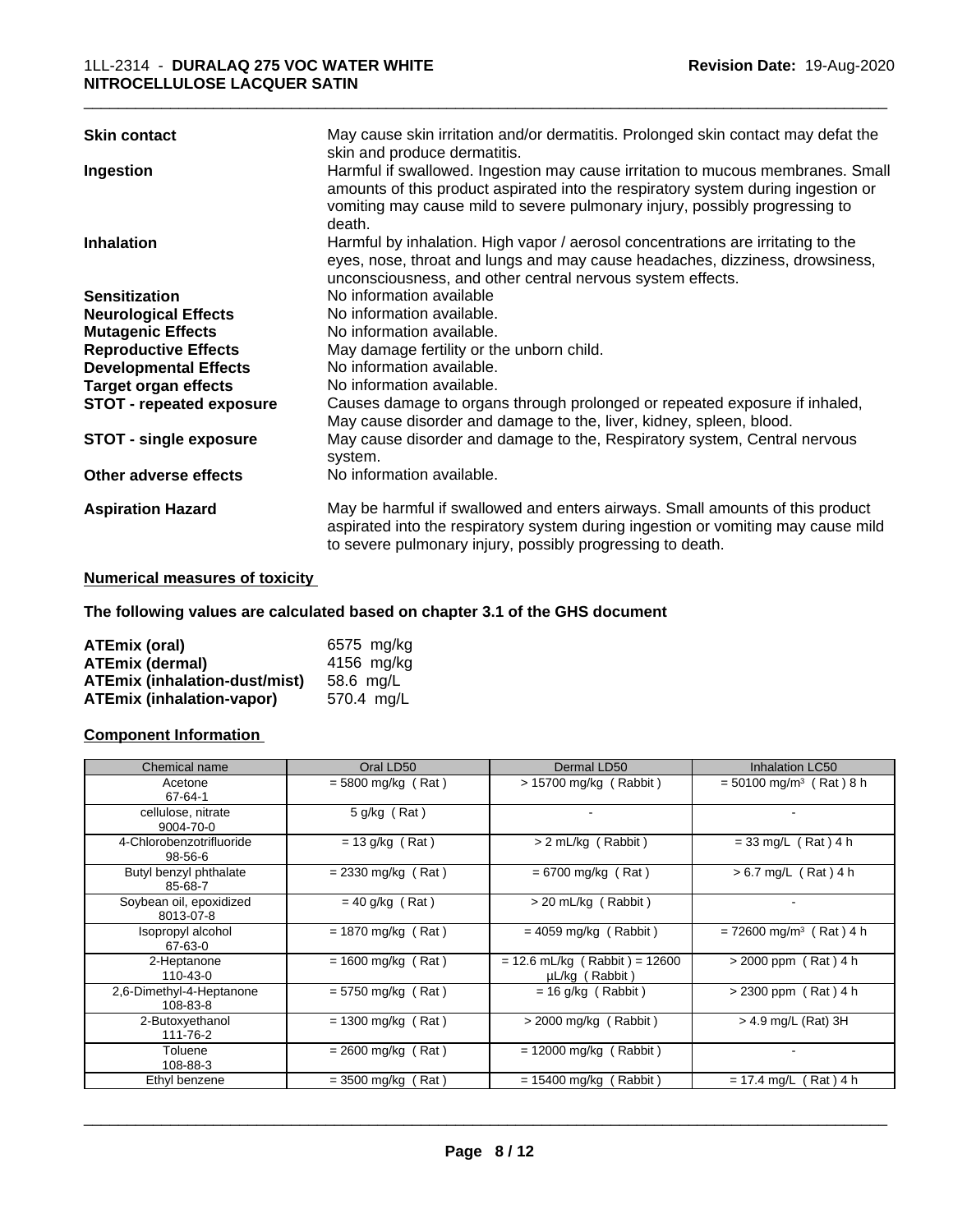## 1LL-2314 - **DURALAQ 275 VOC WATER WHITE NITROCELLULOSE LACQUER SATIN**

| w |  |  |
|---|--|--|

\_\_\_\_\_\_\_\_\_\_\_\_\_\_\_\_\_\_\_\_\_\_\_\_\_\_\_\_\_\_\_\_\_\_\_\_\_\_\_\_\_\_\_\_\_\_\_\_\_\_\_\_\_\_\_\_\_\_\_\_\_\_\_\_\_\_\_\_\_\_\_\_\_\_\_\_\_\_\_\_\_\_\_\_\_\_\_\_\_\_\_\_\_

## **Chronic Toxicity**

## **Carcinogenicity**

*The information below indicateswhether each agency has listed any ingredient as a carcinogen:.*

| <b>Chemical</b><br>name | <b>IARC</b>                    | <b>NTP</b> | <b>OCUM</b><br>יורט |
|-------------------------|--------------------------------|------------|---------------------|
|                         | .<br>2B<br>: Human<br>Possible |            | Listed              |
| Ethyl<br>∣benzene       | Carcinogen                     |            |                     |

#### **Legend**

IARC - International Agency for Research on Cancer NTP - National Toxicity Program OSHA - Occupational Safety & Health Administration

**12. ECOLOGICAL INFORMATION**

## **Ecotoxicity Effects**

The environmental impact of this product has not been fully investigated.

## **Product Information**

## **Acute Toxicity to Fish**

No information available

## **Acute Toxicity to Aquatic Invertebrates**

No information available

## **Acute Toxicity to Aquatic Plants**

No information available

## **Persistence / Degradability**

No information available.

## **Bioaccumulation**

There is no data for this product.

## **Mobility in Environmental Media**

No information available.

## **Ozone**

Not applicable

## **Component Information**

## **Acute Toxicity to Fish**

## Acetone

LC50: 8300 (Bluegill - 96 hr.) mg/L 2-Butoxyethanol LC50: 1490 mg/L (Bluegill sunfish - 96 hr.) Ethyl benzene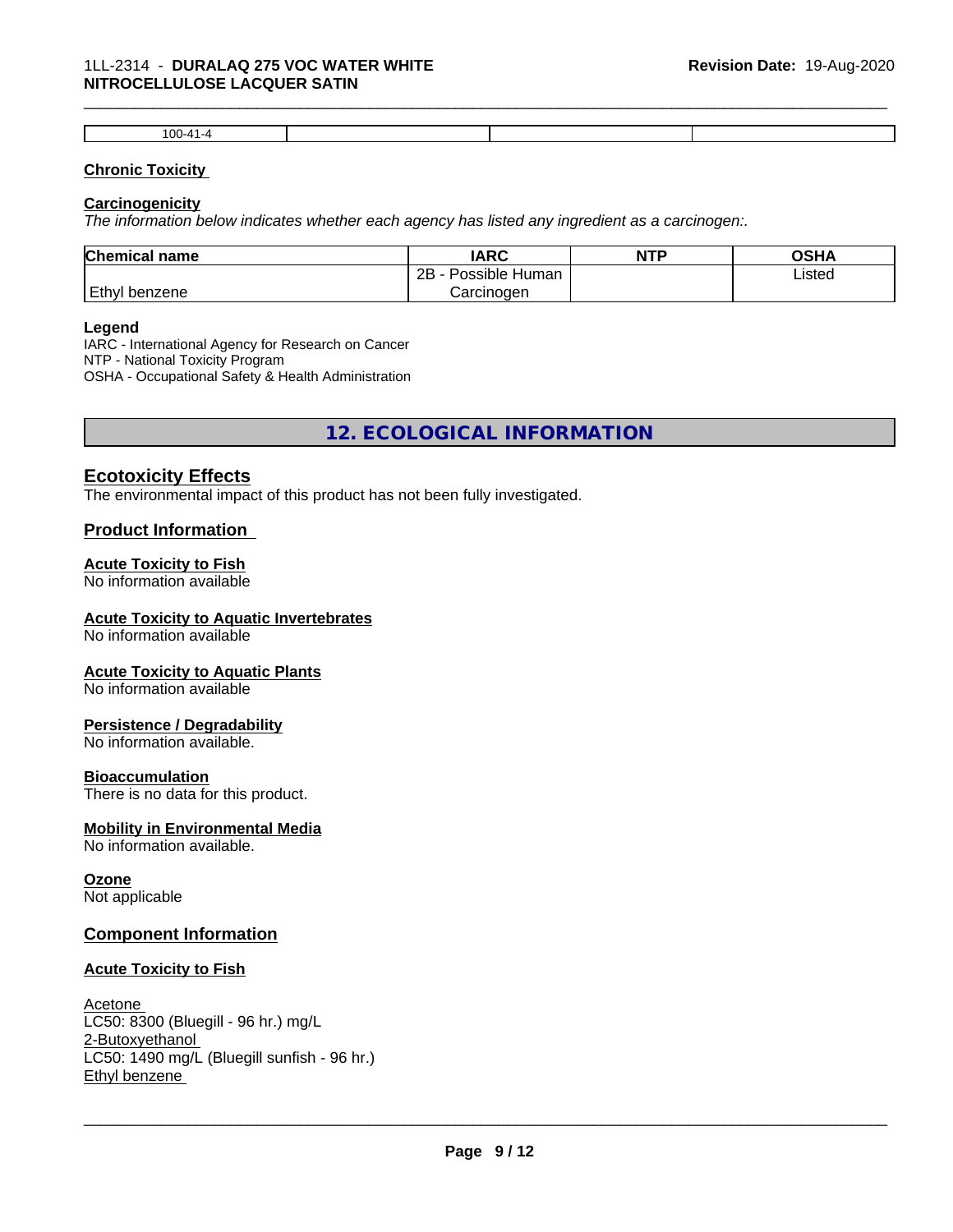LC50: 12.1 mg/L (Fathead Minnow - 96 hr.)

## **Acute Toxicity to Aquatic Invertebrates**

Acetone EC50: 12600 mg/L (Daphnia magna - 48 hr.) Ethyl benzene EC50: 1.8 mg/L (Daphnia magna - 48 hr.)

#### **Acute Toxicity to Aquatic Plants**

Ethyl benzene EC50: 4.6 mg/L (Green algae (Scenedesmus subspicatus), 72 hrs.)

**13. DISPOSAL CONSIDERATIONS**

\_\_\_\_\_\_\_\_\_\_\_\_\_\_\_\_\_\_\_\_\_\_\_\_\_\_\_\_\_\_\_\_\_\_\_\_\_\_\_\_\_\_\_\_\_\_\_\_\_\_\_\_\_\_\_\_\_\_\_\_\_\_\_\_\_\_\_\_\_\_\_\_\_\_\_\_\_\_\_\_\_\_\_\_\_\_\_\_\_\_\_\_\_

| <b>Waste Disposal Method</b>   | Dispose of in accordance with federal, state, and local regulations. Local<br>requirements may vary, consult your sanitation department or state-designated<br>environmental protection agency for more disposal options. |
|--------------------------------|---------------------------------------------------------------------------------------------------------------------------------------------------------------------------------------------------------------------------|
| <b>Empty Container Warning</b> | Emptied containers may retain product residue. Follow label warnings even after<br>container is emptied. Residual vapors may explode on ignition.                                                                         |

**14. TRANSPORT INFORMATION**

| DOT<br><b>Proper Shipping Name</b><br><b>Hazard class</b><br>UN-No.<br><b>Packing Group</b><br><b>Description</b> | <b>PAINT</b><br>3<br>UN1263<br>Ш<br>UN1263, PAINT, 3, II |
|-------------------------------------------------------------------------------------------------------------------|----------------------------------------------------------|
| <b>ICAO / IATA</b>                                                                                                | Contact the preparer for further information.            |
| IMDG / IMO                                                                                                        | Contact the preparer for further information.            |
|                                                                                                                   | 15. REGULATORY INFORMATION                               |

## **International Inventories**

| <b>TSCA: United States</b> | Yes - All components are listed or exempt. |
|----------------------------|--------------------------------------------|
| <b>DSL: Canada</b>         | No - Not all of the components are listed. |
|                            | One or more component is listed on NDSL.   |

# **Federal Regulations**

| SARA 311/312 hazardous categorization |     |  |
|---------------------------------------|-----|--|
| Acute health hazard                   | Yes |  |
| Chronic Health Hazard                 | Yes |  |

Fire hazard **Yes**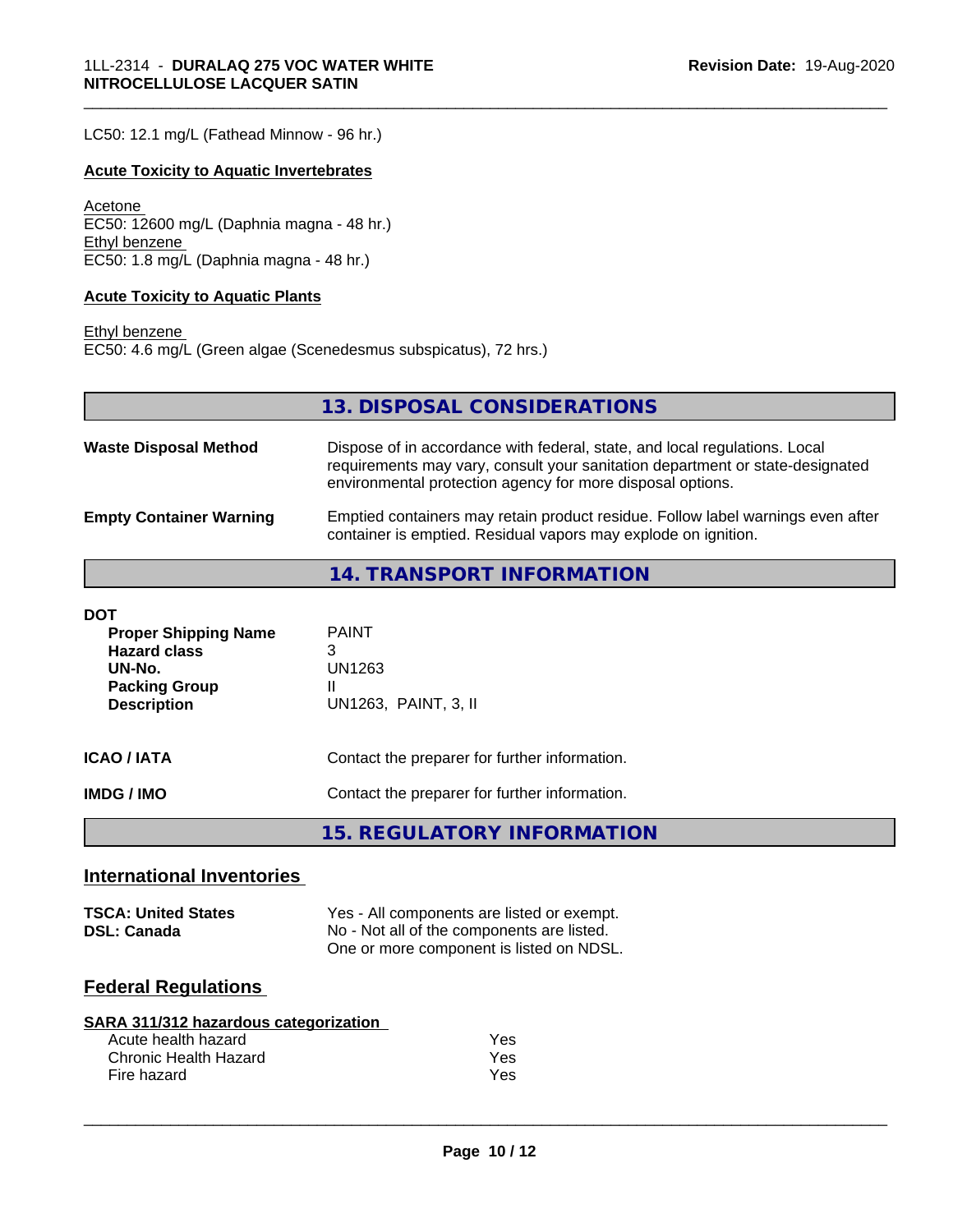| Sudden release of pressure hazard | No |
|-----------------------------------|----|
| Reactive Hazard                   | No |

## **SARA 313**

Section 313 of Title III of the Superfund Amendments and Reauthorization Act of 1986 (SARA). This product contains a chemical or chemicals which are subject to the reporting requirements of the Act and Title 40 of the Code of Federal Regulations, Part 372:

| <b>Chemical name</b> | CAS No.  | Weight-%  | <b>CERCLA/SARA 313</b><br>(de minimis concentration) |
|----------------------|----------|-----------|------------------------------------------------------|
| Isopropyl alcohol    | 67-63-0  | . - 5     |                                                      |
| Ethyl benzene        | 100-41-4 | 0.1 - 0.5 |                                                      |

\_\_\_\_\_\_\_\_\_\_\_\_\_\_\_\_\_\_\_\_\_\_\_\_\_\_\_\_\_\_\_\_\_\_\_\_\_\_\_\_\_\_\_\_\_\_\_\_\_\_\_\_\_\_\_\_\_\_\_\_\_\_\_\_\_\_\_\_\_\_\_\_\_\_\_\_\_\_\_\_\_\_\_\_\_\_\_\_\_\_\_\_\_

## **Clean Air Act,Section 112 Hazardous Air Pollutants (HAPs) (see 40 CFR 61)**

This product contains the following HAPs:

| <b>Chemical name</b> | CAS No.  | Weight-%    | <b>Hazardous Air Pollutant</b> |
|----------------------|----------|-------------|--------------------------------|
|                      |          |             | (HAP)                          |
| 2-Butoxyethanol      | 111-76-2 | $0.5 - 1$   | Listed                         |
| Toluene              | 108-88-3 | $0.1 - 0.5$ | Listed                         |
| Ethyl benzene        | 100-41-4 | $0.1 - 0.5$ | Listed                         |

## **US State Regulations**

## **California Proposition 65**



#### **State Right-to-Know**

| <b>Chemical name</b>     | <b>Massachusetts</b> | <b>New Jersey</b> | Pennsylvania |
|--------------------------|----------------------|-------------------|--------------|
| Acetone                  |                      |                   |              |
| cellulose, nitrate       |                      |                   |              |
| 4-Chlorobenzotrifluoride |                      |                   |              |
| Butyl benzyl phthalate   |                      |                   |              |
| Isopropyl alcohol        |                      |                   |              |
| 2-Heptanone              |                      |                   |              |
| 2,6-Dimethyl-4-Heptanone |                      |                   |              |
| 2-Butoxyethanol          |                      |                   |              |
| Toluene                  |                      |                   |              |

#### **Legend**

X - Listed

# **16. OTHER INFORMATION**

**HMIS** - **Health:** 2\* **Flammability:** 3 **Reactivity:** 0 **PPE:** -

 $\overline{\phantom{a}}$  ,  $\overline{\phantom{a}}$  ,  $\overline{\phantom{a}}$  ,  $\overline{\phantom{a}}$  ,  $\overline{\phantom{a}}$  ,  $\overline{\phantom{a}}$  ,  $\overline{\phantom{a}}$  ,  $\overline{\phantom{a}}$  ,  $\overline{\phantom{a}}$  ,  $\overline{\phantom{a}}$  ,  $\overline{\phantom{a}}$  ,  $\overline{\phantom{a}}$  ,  $\overline{\phantom{a}}$  ,  $\overline{\phantom{a}}$  ,  $\overline{\phantom{a}}$  ,  $\overline{\phantom{a}}$ 

#### **HMIS Legend** 0 - Minimal Hazard